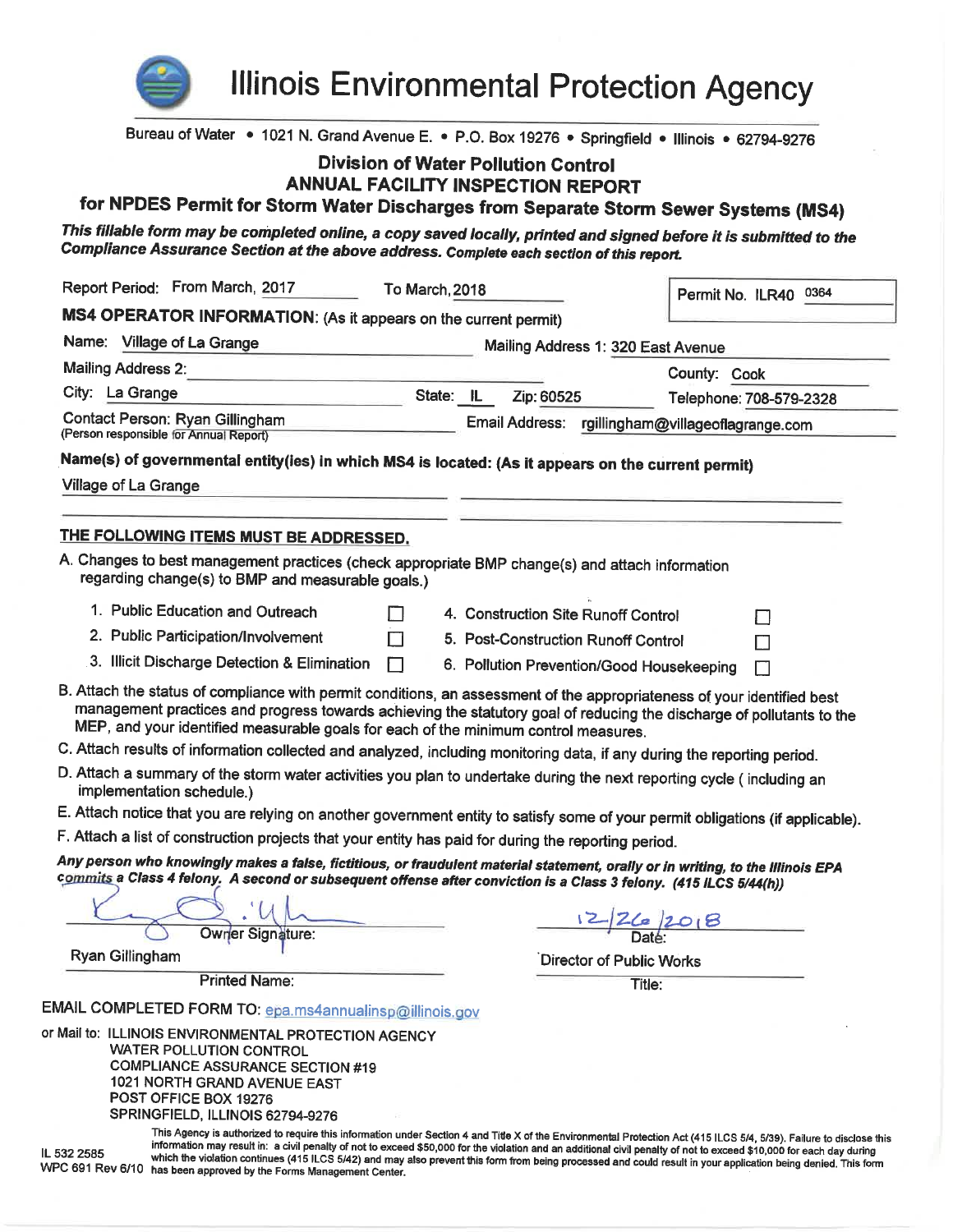### ILLINOIS ENVIRONMENTAL PROTECTION AGENCY ANNUAL FACILITY INSPECTION REPORT NPDES PERMIT FOR STORMWATER DISCHARGES FROM MUNICIPAL SEPARATE STORM SEWER SYSTEMS (MS4)

## **MARCH 2017 TO MARCH 2018 (YEAR 15) REPORTING PERIOD**

VILLAGE OF LA GRANGE, ILLINOIS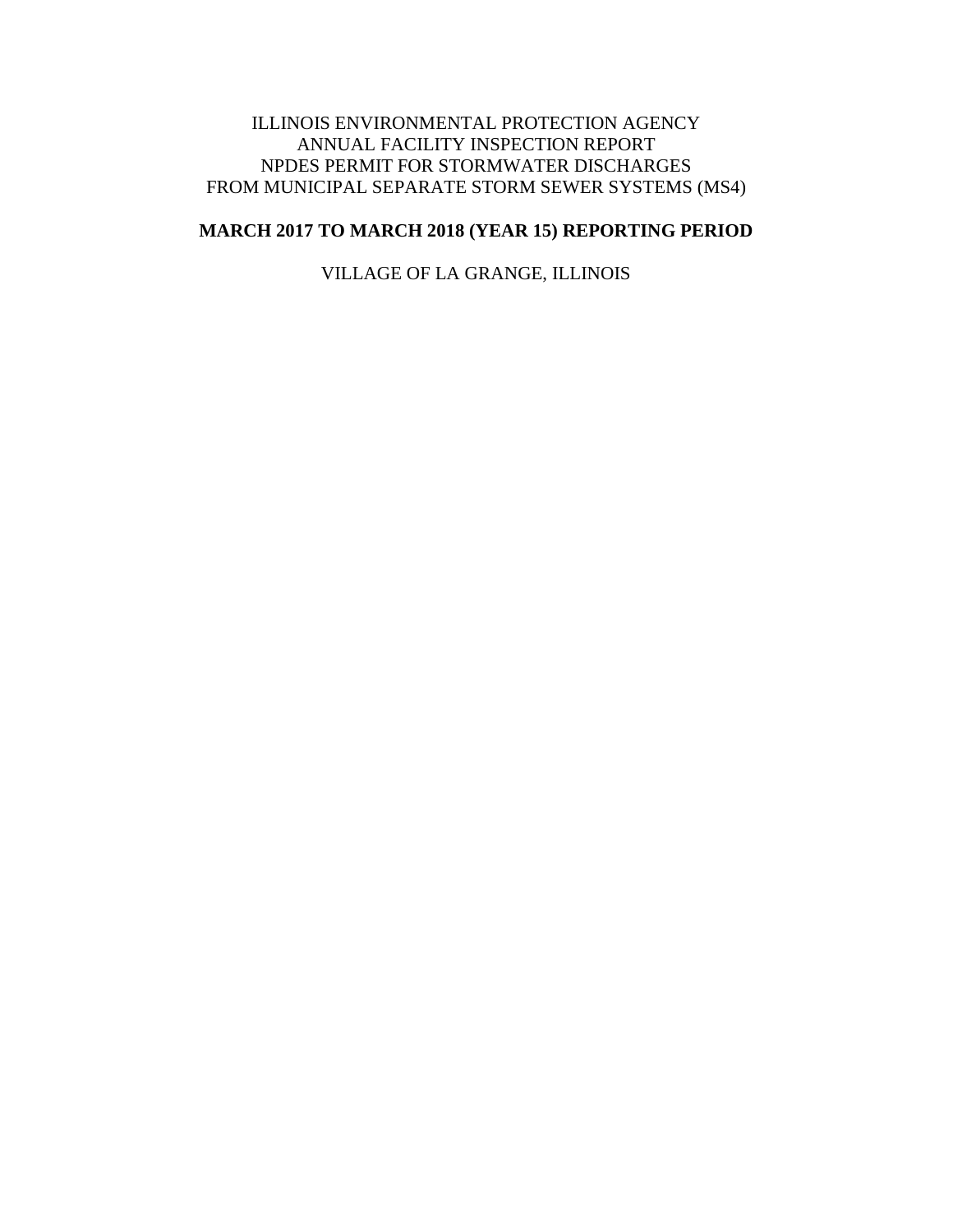# **A. CHANGES TO BEST MANAGEMENT PRACTICES**

Information regarding the status of all of the BMPs and measurable goals described in the MS4's NOI is provided in the following table.

### **Note: X indicates BMPs that were implemented in accordance with the MS4's NOI indicates BMPs that were changed during Year 15**

| Year        |                    |                                              | ٦  |
|-------------|--------------------|----------------------------------------------|----|
| 15          |                    |                                              |    |
| MS4         |                    |                                              | Ŋ  |
| A.          |                    | <b>Public Education and Outreach</b>         | D  |
| $\mathbf X$ | A.1                | <b>Distributed Paper Material</b>            |    |
|             | A.2                | <b>Speaking Engagement</b>                   |    |
|             | A.3                | <b>Public Service Announcement</b>           |    |
|             | A.4                | <b>Community Event</b>                       |    |
|             | A.5                | <b>Classroom Education Material</b>          |    |
|             | A.6                | <b>Other Public Education</b>                |    |
|             |                    |                                              |    |
| <b>B.</b>   |                    | <b>Public Participation/Involvement</b>      |    |
|             | <b>B.1</b>         | <b>Public Panel</b>                          |    |
|             |                    | <b>B.2</b> Educational Volunteer             |    |
|             |                    | <b>B.3</b> Stakeholder Meeting               |    |
|             |                    | <b>B.4</b> Public Hearing                    |    |
|             |                    | <b>B.5</b> Volunteer Monitoring              | E. |
|             | <b>B.6</b>         | <b>Program Coordination</b>                  |    |
| $\mathbf X$ | B.7                | <b>Other Public Involvement</b>              |    |
|             |                    |                                              |    |
| C.          |                    | <b>Illicit Discharge Detection and</b>       |    |
|             | <b>Elimination</b> |                                              |    |
| X           | C.1                | <b>Storm Sewer Map Preparation</b>           |    |
| $\mathbf X$ |                    | <b>C.2</b> Regulatory Control Program        |    |
|             | C.3                | <b>Detection/Elimination</b>                 |    |
|             |                    | <b>Prioritization Plan</b>                   |    |
| $\mathbf X$ | C.4                | <b>Illicit Discharge Tracing</b>             |    |
|             |                    | <b>Procedures</b>                            |    |
| $\mathbf X$ | C.5                | <b>Illicit Source Removal</b>                | F. |
|             |                    | <b>Procedures</b>                            |    |
|             | C.6                | <b>Program Evaluation and</b>                |    |
|             |                    | <b>Assessment</b>                            |    |
| X           | C.7                | <b>Visual Dry Weather Screening</b>          |    |
|             | C.8                | <b>Pollutant Field Testing</b>               |    |
|             |                    | <b>C.9</b> Public Notification               |    |
|             |                    | <b>C.10 Other Illicit Discharge Controls</b> |    |

| Year<br>15              |     |                                                      |
|-------------------------|-----|------------------------------------------------------|
| MS4                     |     |                                                      |
| D.                      |     | <b>Construction Site Runoff Control</b>              |
| X                       |     | <b>D.1 Regulatory Control Program</b>                |
| $\mathbf X$             |     | <b>D.2</b> Erosion and Sediment Control              |
|                         |     | <b>BMPs</b>                                          |
| $\mathbf X$             |     | D.3 Other Waste Control Program                      |
| $\mathbf X$             |     | <b>D.4 Site Plan Review Procedures</b>               |
|                         |     | <b>D.5</b> Public Information Handling               |
|                         |     | <b>Procedures</b>                                    |
| $\overline{\mathbf{X}}$ |     | <b>D.6</b> Site Inspection/Enforcement               |
|                         |     | <b>Procedures</b>                                    |
|                         | D.7 | <b>Other Construction Site Runoff</b>                |
|                         |     | Controls                                             |
| E.                      |     | <b>Post-Construction Runoff Control</b>              |
|                         |     | <b>E.1 Community Control Strategy</b>                |
| X                       |     | <b>E.2 Regulatory Control Program</b>                |
| $\mathbf{x}$            |     | <b>E.3</b> Long Term O&M Procedures                  |
|                         |     | <b>E.4 Pre-Const Review of BMP</b>                   |
|                         |     | <b>Designs</b>                                       |
| $\mathbf X$             | E.5 | <b>Site Inspections During</b>                       |
|                         |     | <b>Construction</b>                                  |
| $\mathbf{x}$            |     | <b>E.6</b> Post-Construction Inspections             |
|                         |     | <b>E.7 Other Post-Const Runoff</b>                   |
|                         |     | <b>Controls</b>                                      |
|                         |     |                                                      |
| F.                      |     | <b>Pollution Prevention/Good</b>                     |
|                         |     | Housekeeping                                         |
| X                       | F.1 | <b>Employee Training Program</b>                     |
| $\mathbf{X}$            | F.2 | <b>Inspection and Maintenance</b>                    |
|                         |     | Program                                              |
|                         | F.3 | <b>Municipal Operations Storm</b>                    |
|                         |     | <b>Water Control</b>                                 |
|                         | F.4 | <b>Municipal Operations Waste</b>                    |
|                         |     | <b>Disposal</b>                                      |
|                         | F.5 | <b>Flood Management/Assess</b>                       |
|                         |     | <b>Guidelines</b>                                    |
|                         | F.6 | <b>Other Municipal Operations</b><br><b>Controls</b> |
|                         |     |                                                      |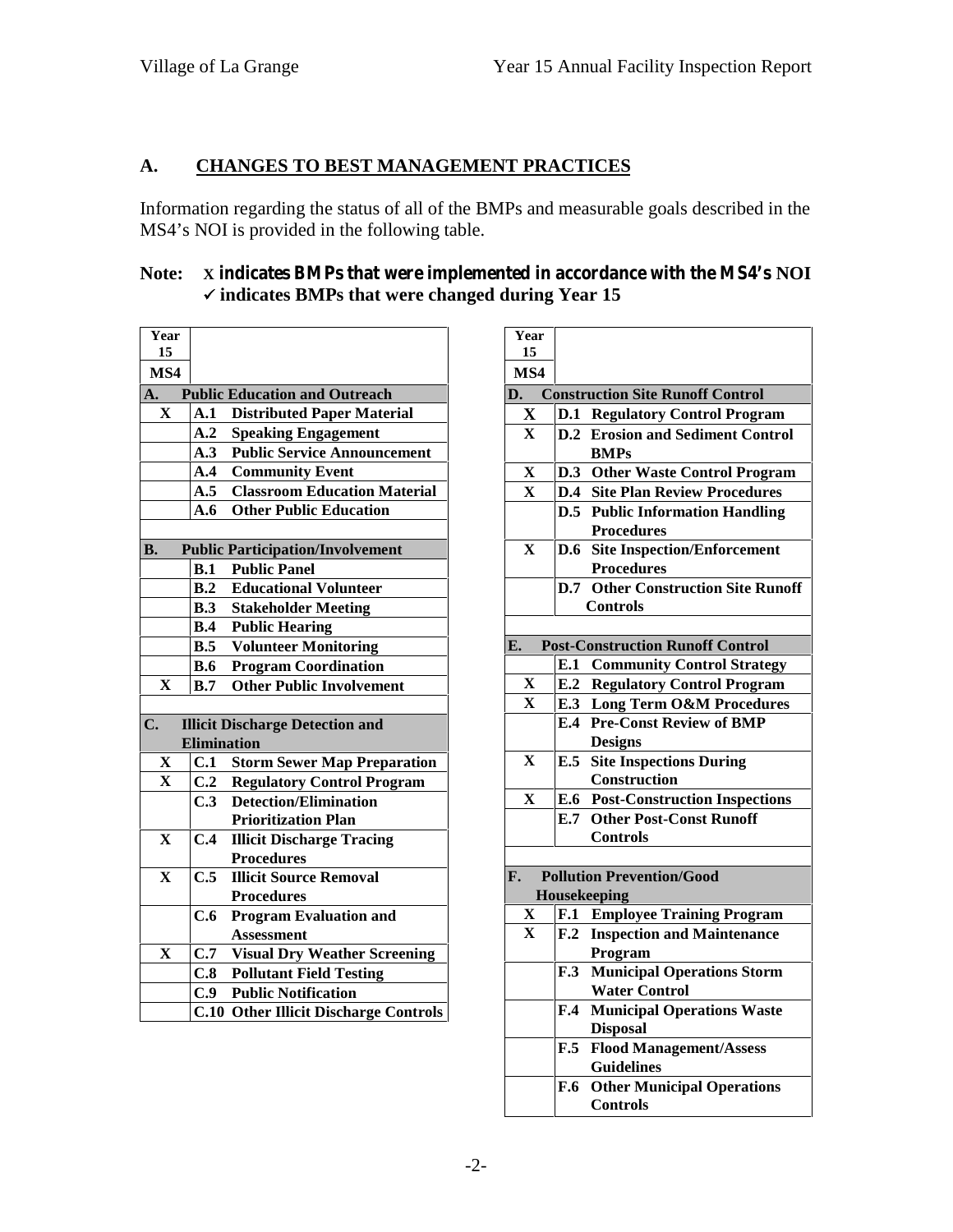# **B. STATUS OF COMPLIANCE WITH PERMIT CONDITIONS**

The stormwater management activities that the Village performed during Year 15 and the status of each of the BMPs and measurable goals described in the Village's NOI, as of the end of Year 15, are described below:

## **BMP No. A1 Distributed Paper Material**

**Measurable Goal(s), including frequencies:** The Village will include articles about stormwater education on its website. The articles will outline steps residents can take to minimize stormwater pollution from their homes.

**BMP Status:** The Village posted stormwater management reports and other information to it website. The Village will continue to create stormwater pollution prevention articles for the website. The Village has posted updated information on the regional rain barrel program available to residents.

## **BMP No. B7 Other Public Involvement**

**Measurable Goal(s), including frequencies:** Inform residents of a contact number to report stormwater-related violations. Develop a procedure to follow-up on all complaints.

**BMP Status:** The Village Public Works Department website contains the contact number for any stormwater related issues.

The contact number is 708-579-2328.

### **BMP No. C1 Sewer Map Preparation**

**Measurable Goal(s), including frequencies:** Update storm sewer atlas as new developments are constructed in the Village.

**BMP Status:** The Village has a storm sewer atlas that includes all existing outfalls, receiving waters, and storm sewer pipes.

### **BMP No. C2 Regulatory Control Program**

**Measurable Goal(s), including frequencies:** Adopt and implement an Illicit Discharge Detection and Elimination Ordinance. Formalize an outfall water quality monitoring program to identify pollutants of concern.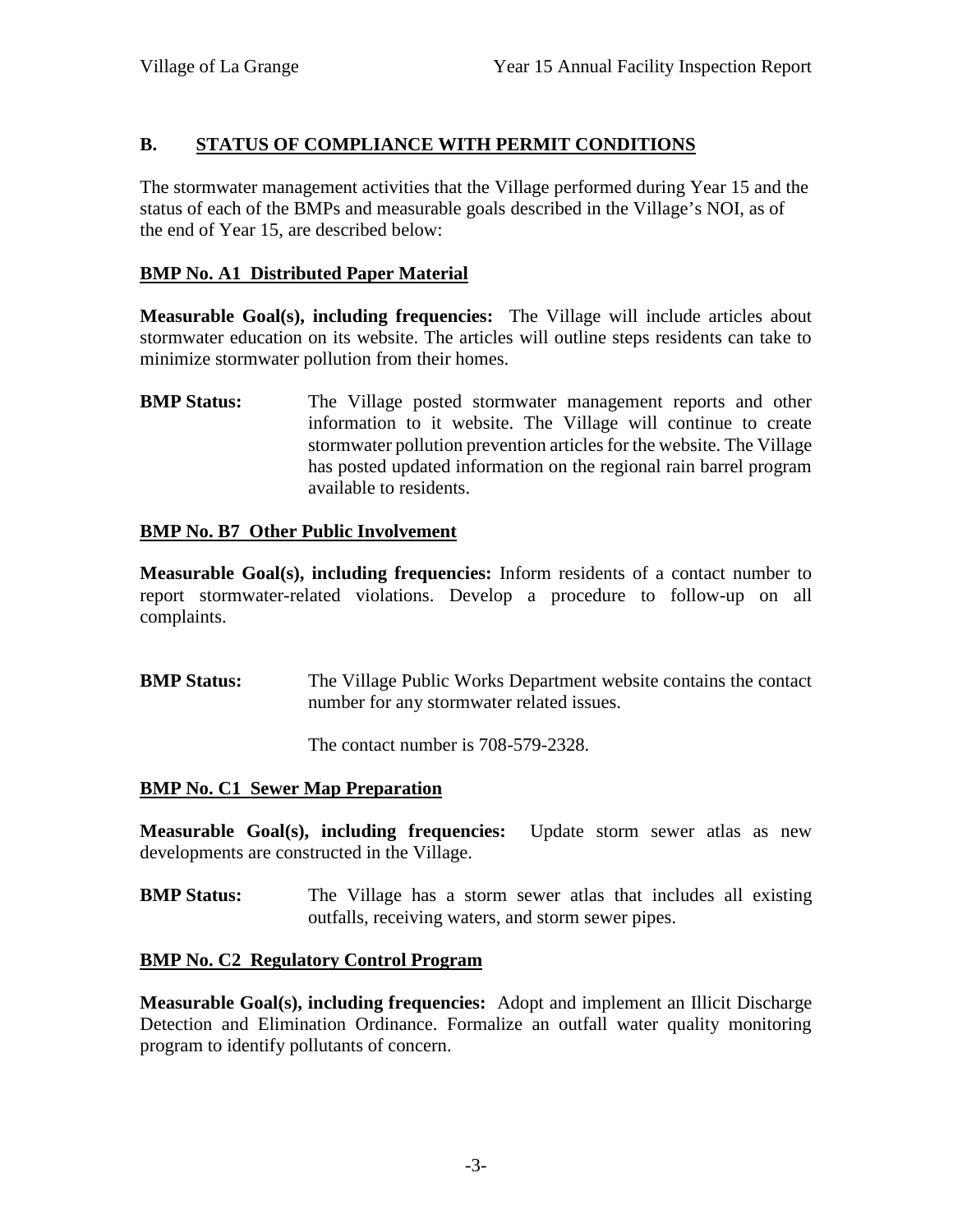**BMP Status:** The Village has an ordinance to prohibit non-stormwater discharges into the Village's storm sewer system. The Village will formalize an outfall water quality monitoring program to identify pollutants of concern for the permit area.

### **BMP No. C4 Illicit Discharge Tracing Procedures**

**Measurable Goal(s), including frequencies:** Investigate all illicit discharges identified. Document Village efforts in tracing illicit discharges.

**BMP Status:** The Village will develop a procedure for tracing illicit discharges identified through a dry-weather screening program, regular storm sewer maintenance, and from public reporting. Efforts to locate illicit discharges will be documented.

### **BMP No. C5 Illicit Source Removal Procedures**

**Measurable Goal(s), including frequencies:** Disconnect any illicit discharge source that can be identified through the tracing program.

**BMP Status:** The Village will develop a procedure for removing illicit discharges identified through the illicit discharge tracing program.

### **BMP No. C7 Visual Dry Weather Screening Program**

**Measurable Goal(s), including frequencies:** Annual screening of all outfalls to identify any illicit discharges.

**BMP Status:** The Village checks outfalls once per month and records results.

#### **BMP No. D1/D2/D3/D4/D6 Soil Erosion and Sediment Control Ordinance**

**Measurable Goal(s), including frequencies:** Adopt and enforce the Soil Erosion and Sediment Control Ordinance for all qualifying construction sites in the Village.

**BMP Status:** Erosion and sediment control in the Village will be regulated by Article 4 of the Cook County Watershed Management Ordinance (to be effective on May 1, 2014) addresses the reduction of pollutants in stormwater runoff from any land disturbing activity. It states that all developments shall incorporate erosion and sediment control practices into the initial site plan. Both the Village and MWRDGC will enforce this ordinance.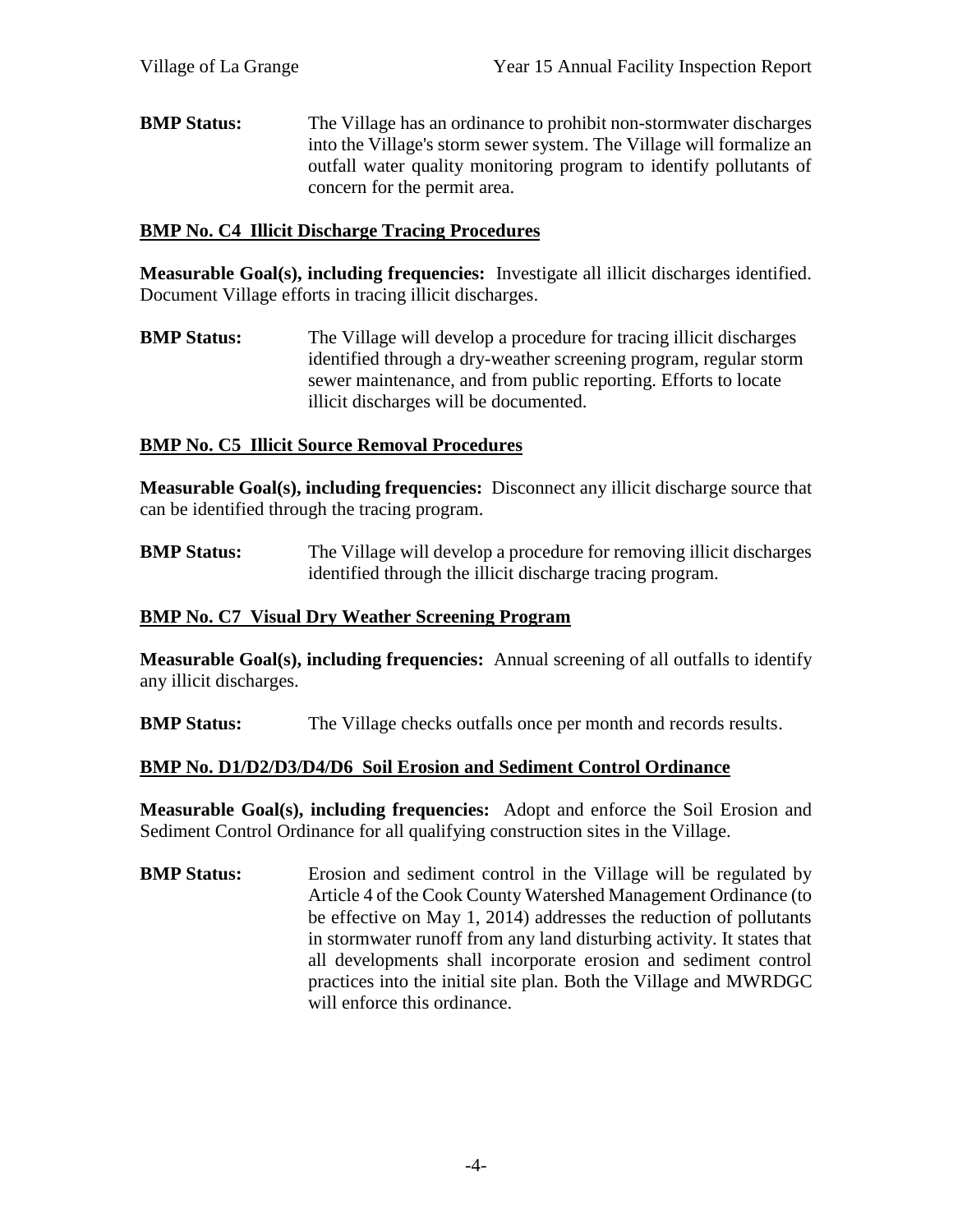### **BMP No. E2/E3/E5/E6 Stormwater Drainage and Detention Ordinance**

**Measurable Goal(s), including frequencies:** Adopt and enforce the Stormwater Drainage and Detention Ordinance for all qualifying construction sites in the Village.

**BMP Status:** Construction activity in the Village will be regulated by the Cook County Watershed Management Ordinance which requires all construction sites disturbing a land area of one acre or greater, including projects less than one acre that are part of a larger common plan of development or sale, and that discharge to the Village's storm sewer system, be regulated. The ordinance will also require that all regulated construction sites have post-construction management that meets or exceeds the requirements of NPDES permit No. ILR10 including management practices, controls, and other provisions at least as protective as the requirements contained in the Illinois Urban Manual. Both the Village and the MWRDGC enforce this ordinance..

### **BMP No. F1 Employee Training Program**

**Measurable Goal(s), including frequencies:** Conduct annual employee training to educate staff on prevention and reduction of stormwater pollution from municipal activities.

**BMP Status:** A formal training program to educate staff on prevention and reduction of stormwater pollution from municipal activities will be incorporated into the Village's existing training program. This program will address activities such as park and open space maintenance, fleet and building maintenance, operation of storage yards, snow disposal, new construction and land disturbances, stormwater system maintenance procedures for proper disposal of street cleaning debris and catch basin materials, and will address ways that flood management projects impact water quality, non point source pollution control, and aquatic habitat. This program will also address the hazard associated with illegal discharges and improper disposal of waste.

### **BMP No. F2 Inspection and Maintenance Program**

**Measurable Goal(s), including frequencies:** Biennial review of program to determine effectiveness.

**BMP Status:** The village will continue to conduct regular inspections and maintenance designed to reduce pollutant runoff from municipal operations. This will include bi-annual street sweeping, and cleaning and inspection of catch basins and storm sewers as needed. This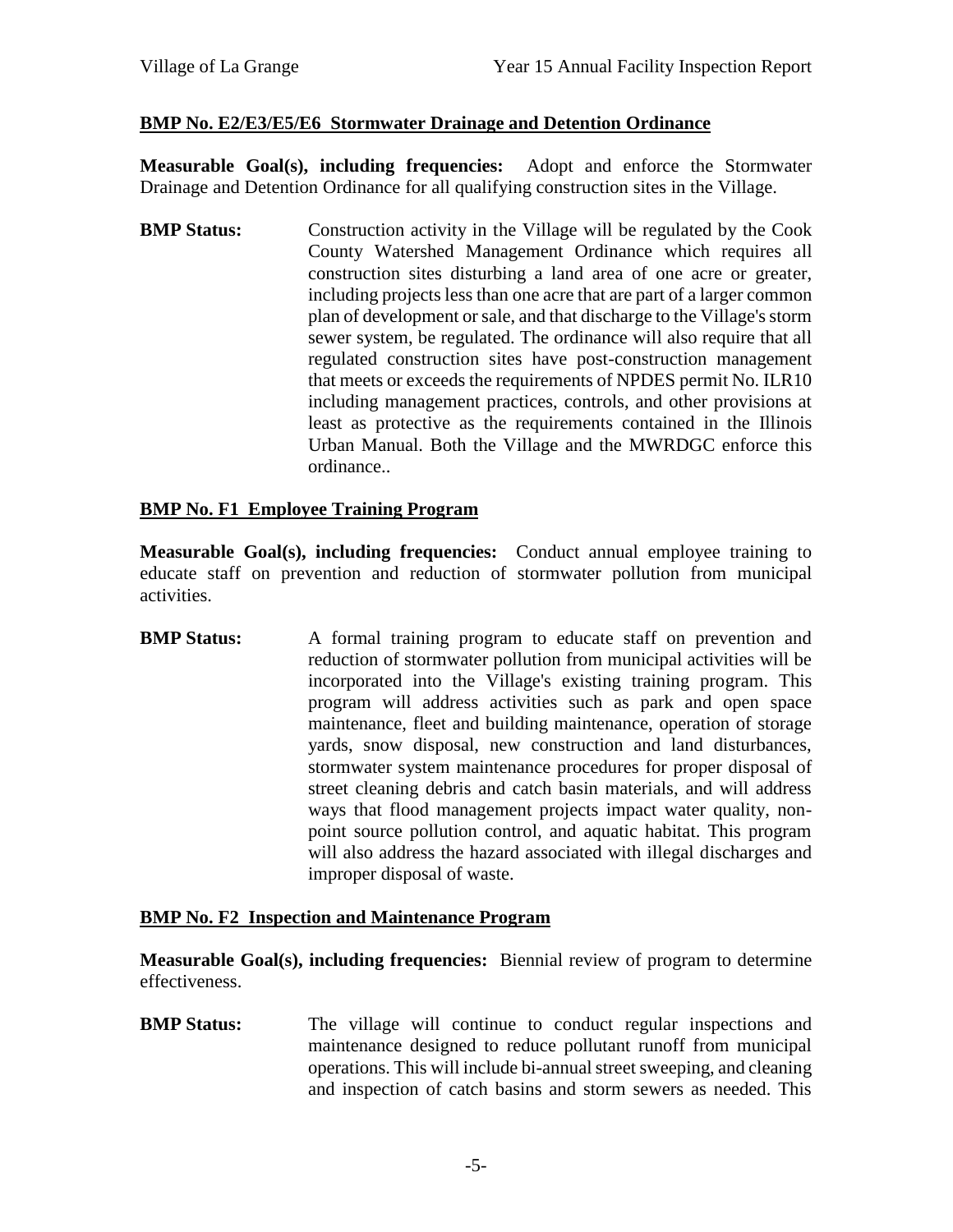maintenance program will be formalized and evaluated on a biennial basis to determine effectiveness.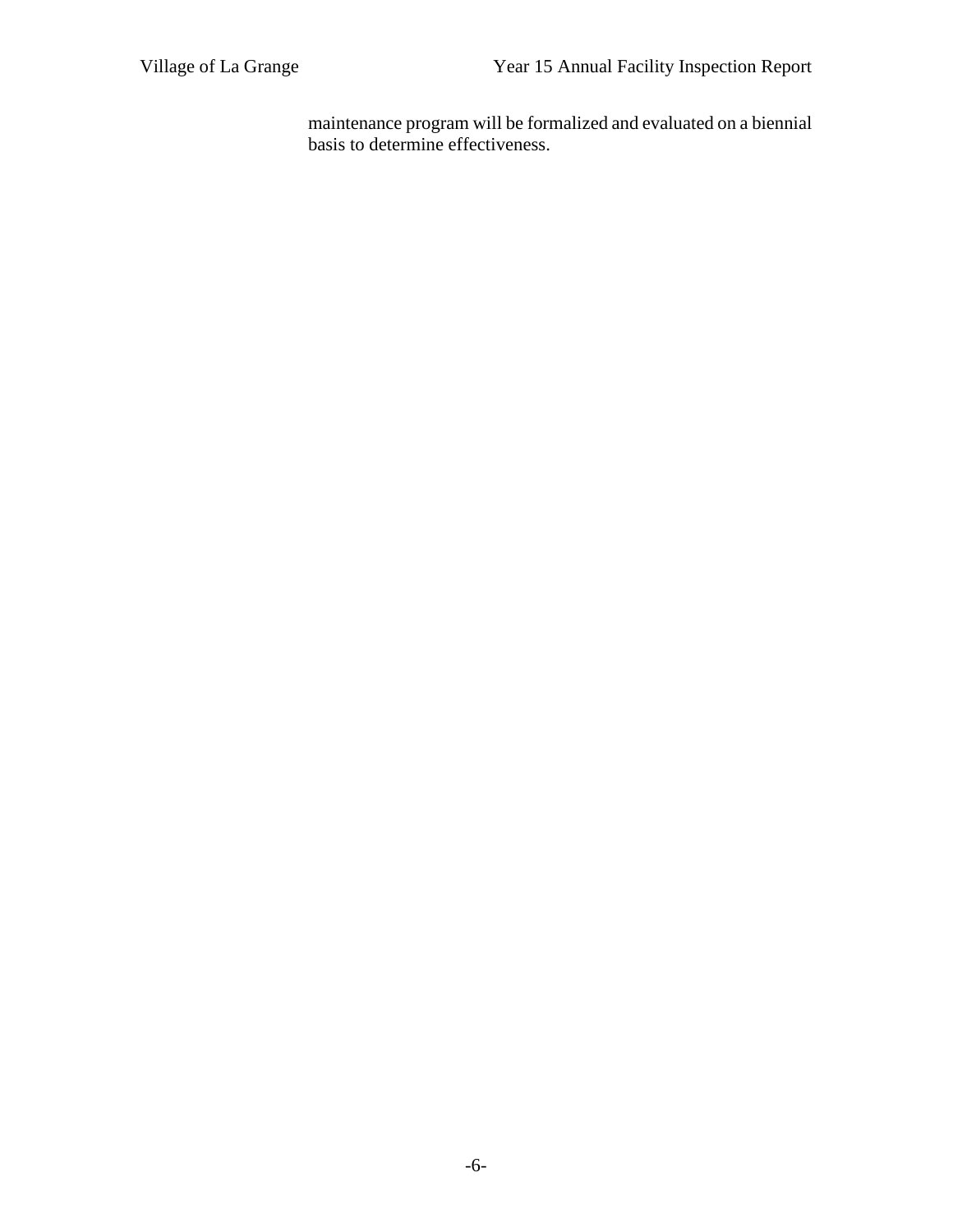# **C. INFORMATION AND DATA COLLECTION RESULTS**

No monitoring data was collected during Year 15.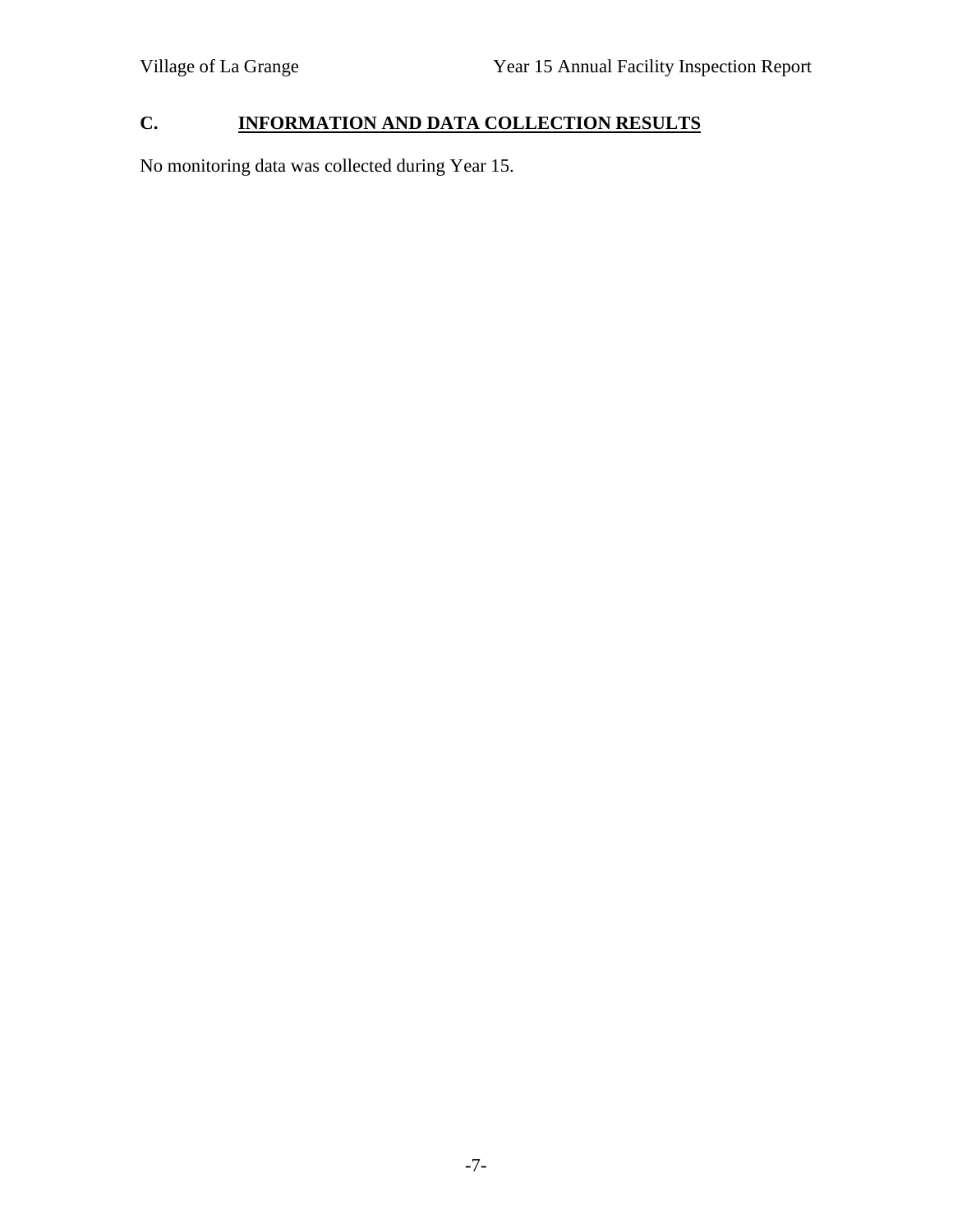### **D. SUMMARY OF NEXT REPORTING PERIOD STORMWATER ACTIVITIES (YEAR 16 – March 2018 to March 2019)**

A summary of the stormwater activities planned for the next reporting cycle, Year 16 (March 2018 to March 2019), is shown below:

### **BMP No. A1 Distributed Paper Materials**

The Village will include articles about stormwater education on its website. The articles will outline steps residents can take to minimize stormwater pollution from their homes.

**Measurable Goal(s), including frequencies:** Post information about stormwater pollution prevention on the Village's website. Update annually.

**Milestones, Year 16:** Create or acquire stormwater pollution prevention articles for the website.

## **BMP No. B7 Other Public Involvement**

he Village will publish a contact number to allow residents to report stormwater-related violations on the website.

**Measurable Goal(s), including frequencies:** Inform residents of a contact number to report stormwater-related violations. Develop a procedure to follow-up on all complaints.

**Milestones, Year 16:** Develop a procedure to receive, document, and follow-up on stormwater related complaints.

# **BMP No. C1 Sewer Map Preparation**

The Village has a storm sewer atlas that includes all existing outfalls, receiving waters, and storm sewer pipes.

**Measurable Goal(s), including frequencies**: Update storm sewer atlas as new developments are constructed in the Village.

**Milestones, Year 16:** Update storm sewer atlas as needed.

### **BMP No. C2 Regulatory Control Program**

The Village will develop and adopt an ordinance to prohibit non-stormwater discharges into the Village's storm sewer system which will include enforcement and penalties for ordinance violations. The Village will formalize an outfall water quality monitoring program to identify pollutants of concern for the permit area.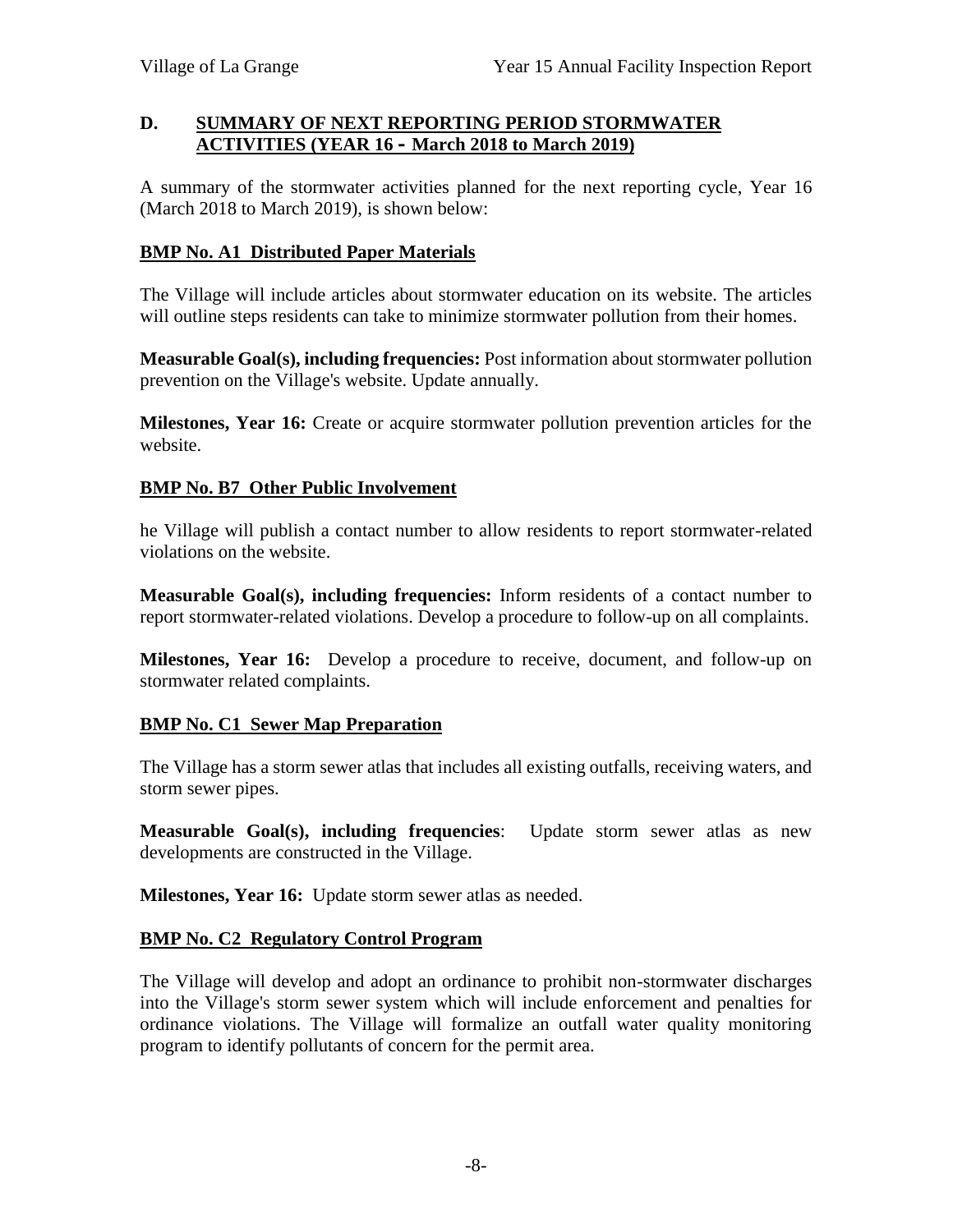**Measurable Goal(s), including frequencies:** Adopt and implement an Illicit Discharge Detection and Elimination Ordinance. Formalize an outfall water quality monitoring program to identify pollutants of concern.

**Milestones, Year 16:** Adopt the Illicit Discharge Detection and Elimination Ordinance.

## **BMP No. C4 Illicit Discharge Tracing Procedures**

The Village will develop a procedure for tracing illicit discharges identified through a dry weather screening program, regular storm sewer maintenance, and from public reporting. Efforts to locate illicit discharges will be documented.

**Measurable Goal(s), including frequencies:** Investigate all illicit discharges identified. Document Village efforts in tracing illicit discharges.

**Milestones, Year 16:** Draft tracing procedures for illicit discharges.

## **BMP No. C5 Illicit Source Removal Procedures**

The Village will develop a procedure for removing illicit discharges identified through the illicit discharge tracing program.

**Measurable Goal(s), including frequencies:** Disconnect any illicit discharge source that can be identified through the tracing program.

**Milestones, Year 16:** Adopt the Illicit Discharge Detection and Elimination Ordinance.

# **BMP No. C7 Visual Dry Weather Screening Program**

The Village developed a program to conduct annual dry weather screening of all outfalls to receiving waters to identify any illicit discharges.

**Measurable Goal(s), including frequencies:** Annual screening of all outfalls to identify any illicit discharges.

**Milestones, Year 16:** Continue screening outfalls.

### **BMP No. D1/D2/D3/D4/D6 Soil Erosion and Sediment Control Ordinance**

Article 4 of the Cook County Watershed Management Ordinance (effective May 1, 2014) addresses the reduction of pollutants in stormwater runoff from any land disturbing activity. It states that all developments shall incorporate erosion and sediment control practices into the initial site plan. The Village and MWRDGC will enforce.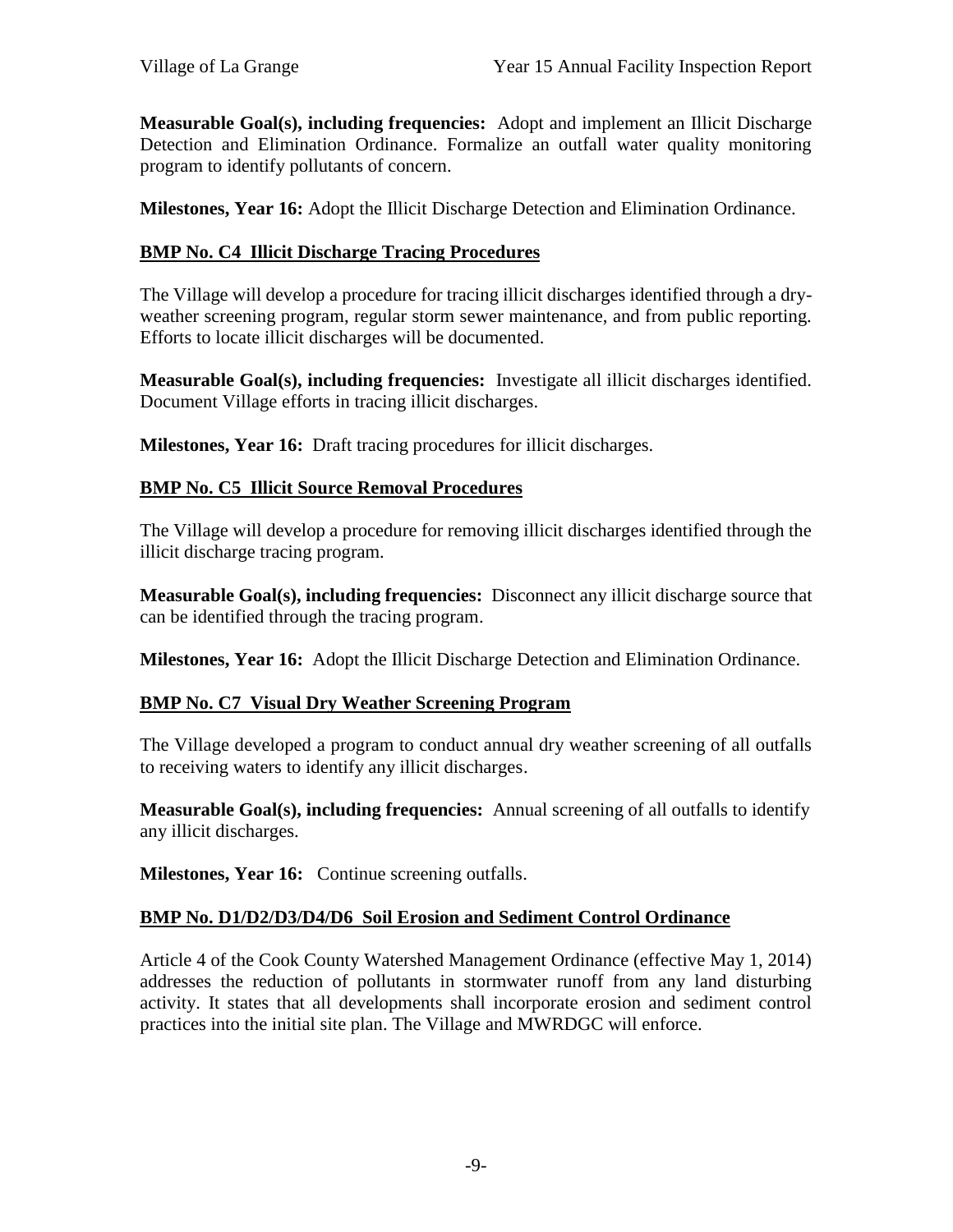**Measurable Goal(s), including frequencies:** Adopt and enforce the Soil Erosion and Sediment Control Ordinance for all qualifying construction sites in the Village.

**Milestones, Year 16:** Enforce, along with MWRD, the Watershed Management Ordinance provisions for Soil Erosion and Sediment Control.

Enforce, or let MWRD enforce, the Watershed Management Ordinance provisions for Soil Erosion and Sediment Control.

### **BMP No. E2/E3/E5/E6 Stormwater Drainage and Detention Ordinance**

Construction activities in the Village will be regulated by the Cook County Watershed Management Ordinance which requires all construction sites disturbing a land area of one acre or greater, including projects less than one acre that are part of a larger common plan of development or sale, and that discharge to the Village's storm sewer system, be regulated. The ordinance will also require that all regulated construction sites have post construction management that meets or exceeds the requirements of NPDES permit No. ILR10 including management practices, controls, and other provisions at least as protective as the requirements contained in the Illinois Urban Manual. The Village may seek delegation and enforce ordinance, or allow MWRDGC to enforce.

**Measurable Goal(s), including frequencies**: Adopt and enforce the Stormwater Drainage and Detention Ordinance for all qualifying construction sites in the Village.

**Milestones, Year 16:** Enforce, along with MWRD, the Watershed Management Ordinance provisions for Stormwater Drainage and Detention.

# **BMP No. F1 Employee Training Program**

A formal training program to educate staff on prevention and reduction of stormwater pollution from municipal activities will be incorporated into the Village's existing training program. This program will address activities such as park and open space maintenance, fleet and building maintenance, operation of storage yards, snow disposal, new construction and land disturbances, stormwater system maintenance procedures for proper disposal of street cleaning debris and catch basin materials, and will address ways that flood management projects impact water quality, non-point source pollution control, and aquatic habitat. This program will also address the hazard associated with illegal discharges and improper disposal of waste.

**Measurable Goal(s), including frequencies:** Conduct annual employee training to educate staff on prevention and reduction of stormwater pollution from municipal activities.

**Milestones, Year 16:** Develop training program goals and guidelines.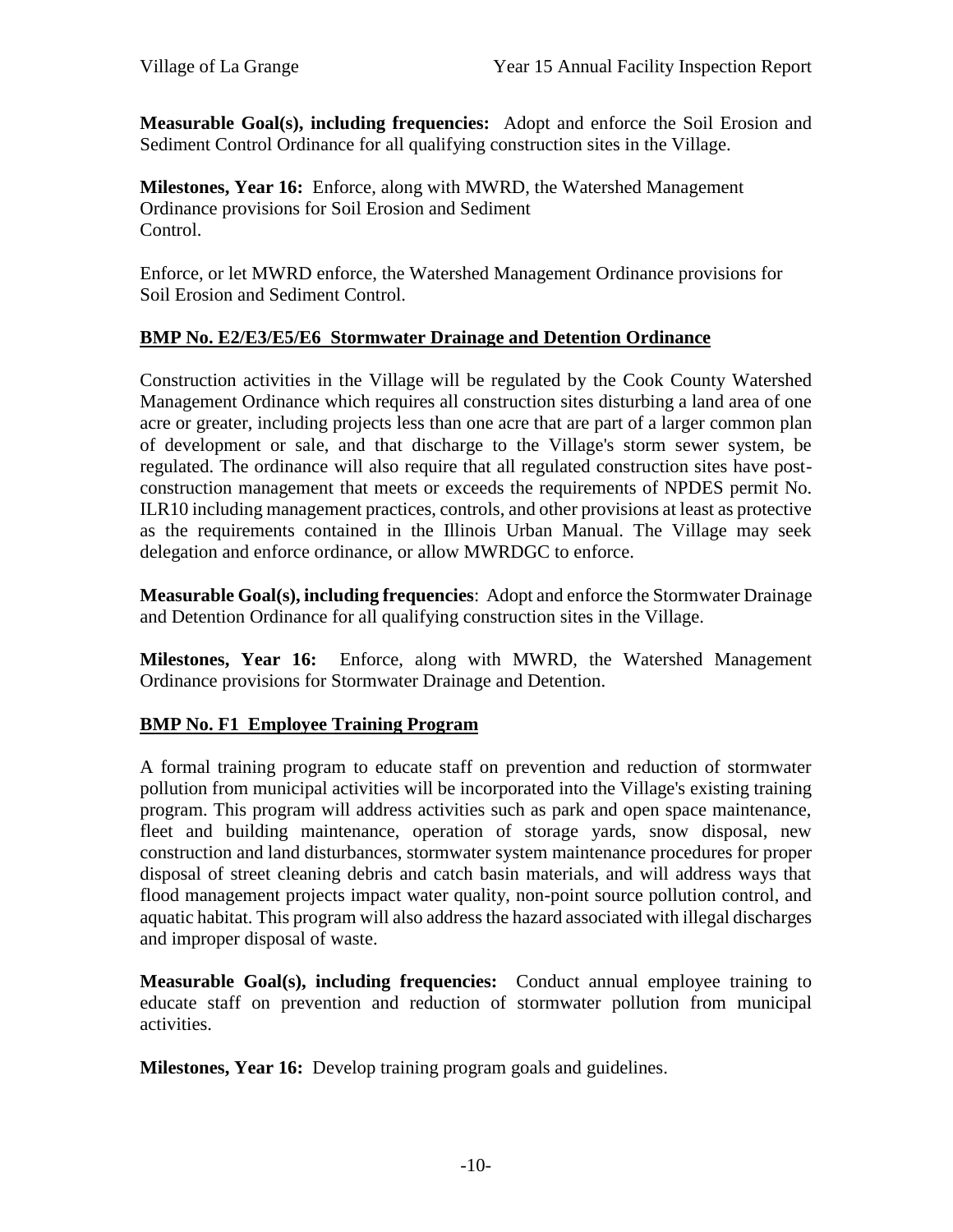### **BMP No. F2 Inspection and Maintenance Program**

The village will conduct regular inspections and maintenance designed to reduce pollutant runoff from municipal operations. This will include bi-annual street sweeping, and cleaning and inspection of catch basins and storm sewers as needed. This maintenance program will be formalized and evaluated on a biennial basis to determine effectiveness.

**Measurable Goal(s), including frequencies:** Biennial review of program to determine effectiveness.

**Milestones, Year 16:** Continue to evaluate existing inspection and maintenance program.